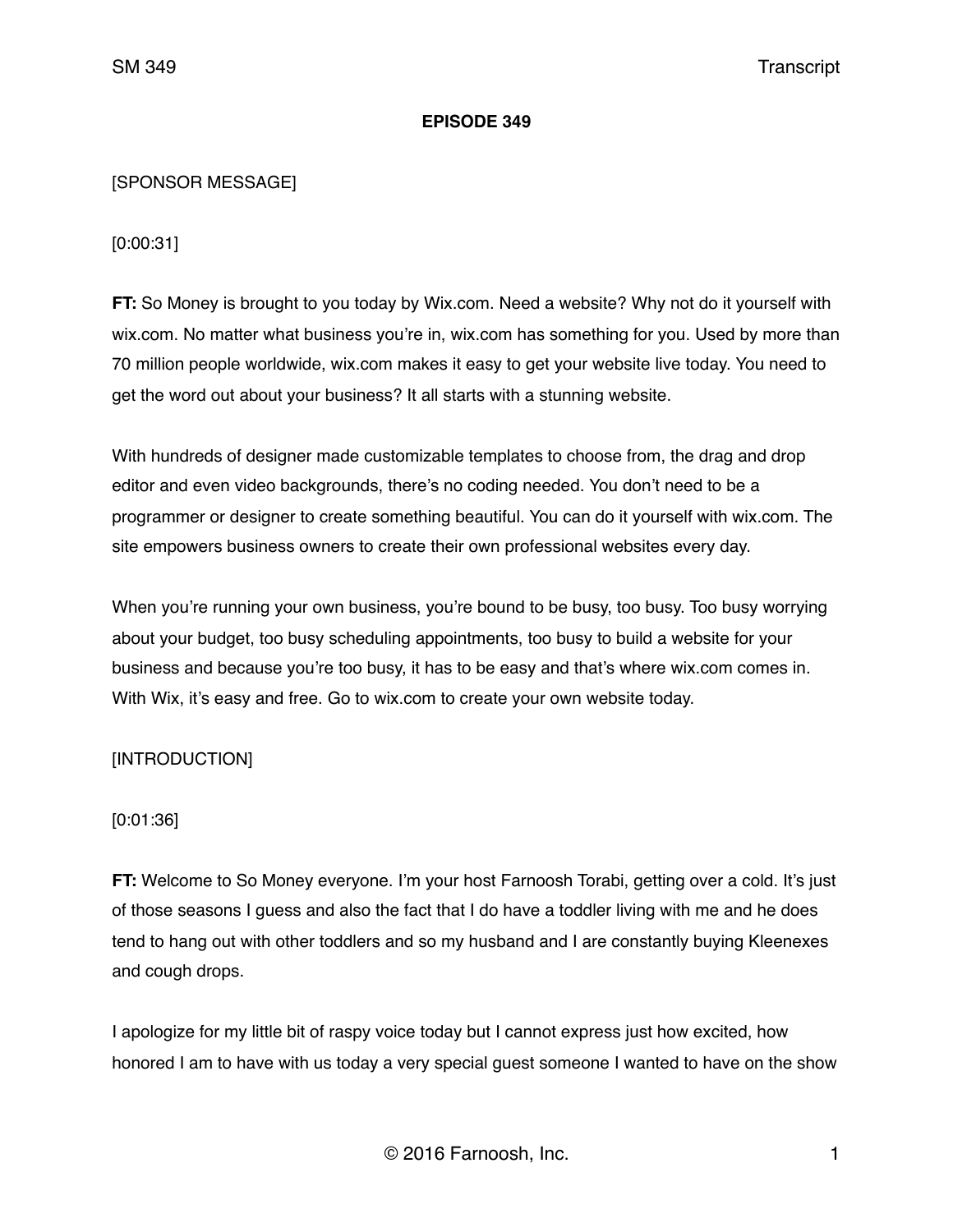from before I was even live with So Money. I always had this running wish list of guests, and she was at the top and now, she is here, Sallie Krawcheck.

Do you know Sallie Krawcheck? If you don't know Sallie Krawcheck, you need to know Sallie Krawcheck. Maybe if you don't work in the world of finance, you don't follow business news regularly, you may not have come across her name but she is a force in this industry. Right now, she is the CEO and co-founder of Ellevest.

Ellevest is a soon to be launched digital investment platform for women and to me, Sallie has always been the ultimate pioneer for closing the gender wage gap and women's right in the work place and with Ellevest, what she's really trying to do is close the investment wage gap. Sallie is on a very public and professional mission right now to help women reach their financial and professional goals.

How can you not love that? She's also the chair of Elevate Network, a global professional women's network with thousands of members and growing and I am a member. Sallie serves as the chair of the PAX Elevate Global Woman's Index Fund which she recently launched and invest in the top rated companies for advancing women. Now, before becoming an entrepreneur, she was the CEO of Merrill Lynch Wealth Management and Smith Barney.

So she knows a thing or two about a thing or two and we want to talk about the gender wage gap. We want to talk about how women invest differently. We also discuss her own financial failures because she's had some and she is very generous with going down memory lane and giving us those stories to help us avoid the same mistakes. Ellevest is also a really exciting venture. She has a website for us that she mentions during the conversation that we can go to, to try it out and experience it firsthand.

So without further ado, here is my hero, Sallie Krawcheck.

[INTERVIEW]

[0:04:04]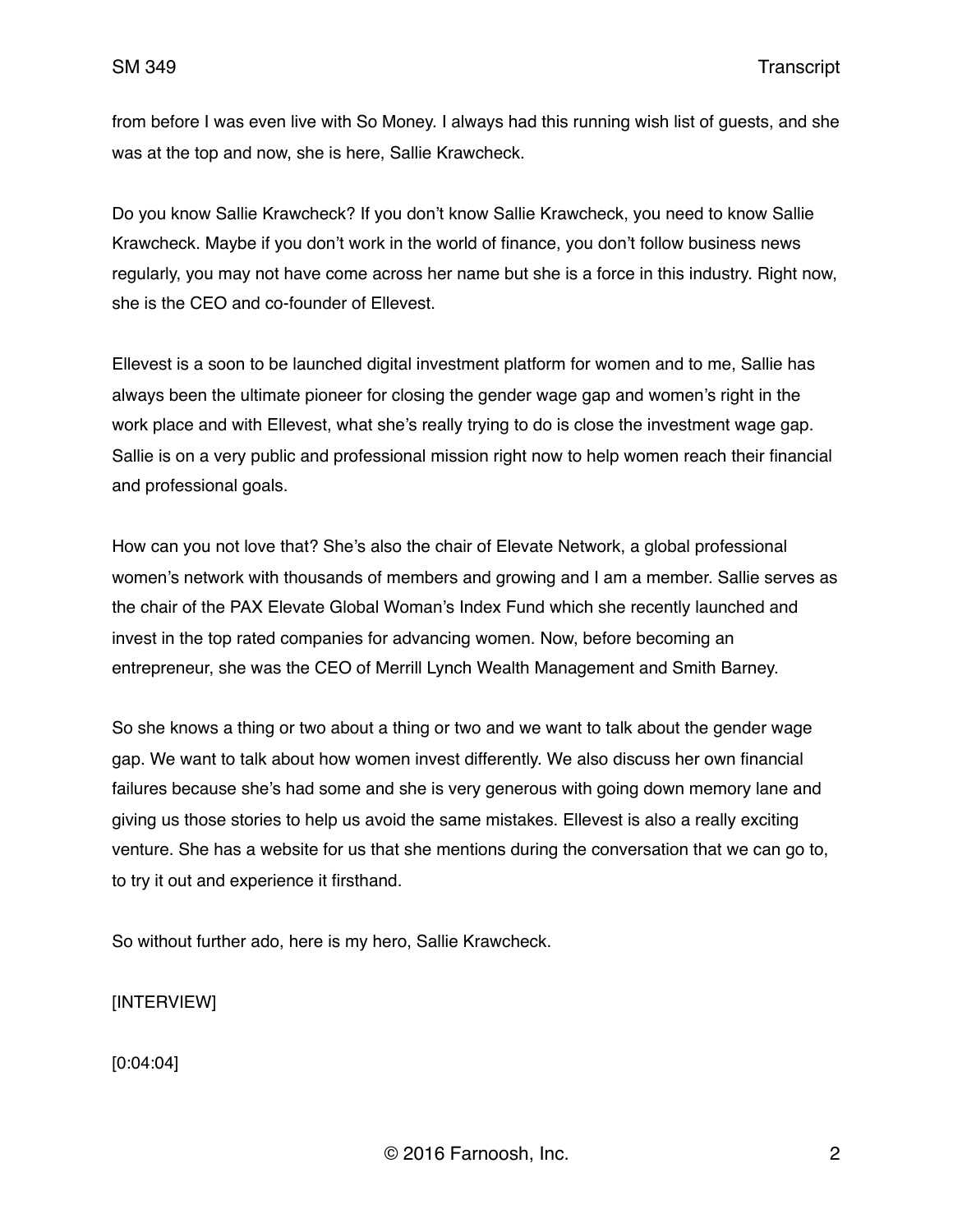**FT:** Sallie Krawcheck, welcome to So Money. It's a new day for this podcast. I feel like we are really elevating the conversation now. We finally have you on the show. I've been hoping to have you on for so long. You're one of my dream guest so thank you so much for sharing your time with us.

[0:04:20]

**SK:** Oh my gosh, it's my pleasure. I'm so happy to be here.

[0:04:23]

**FT:** You've been making quite the headlines recently. Is that fair to say?

[0:04:30]

**SK:** Oh, you know I sort of figure you live one life if you're not trying to make headlines, what else right?

[0:04:37]

**FT:** That's a great strategy and I am specifically referring to one excerpt that I came across in the New York Post. You are on the Betty Lou Podcast and Betty is a friend of this podcast as well. She's on the show and you were recounting your exit with Bank of America. What year was that, 2010?

[0:05:01]

**SK:** It was a while ago. I think it was 2011.

[0:05:04]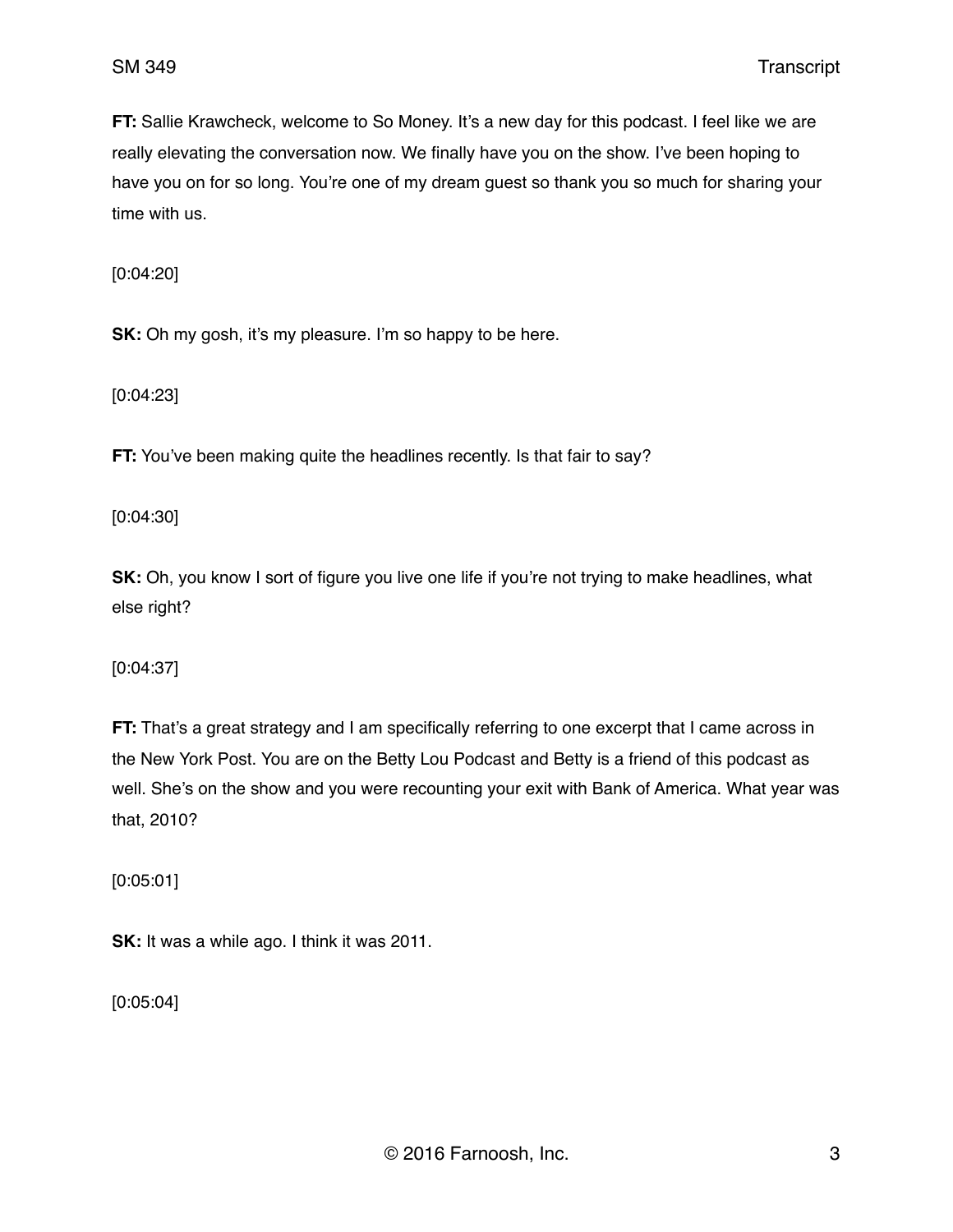**FT:** 2011 and it was a very public departure and your quote was that, "It felt like a random act of violence." You felt like things were going great, the business was growing, your noses were clean as you said no scandals but you reorganized out.

Why do you feel it's important to share that story now and this was about five years ago, so how has your perception of that maybe changed and it can be very personal at the time? I've been laid off and when I felt my nose was clean too. But for you, how are you reflecting on this now, why share this story?

#### [0:05:44]

**SK:** Well, you know it's funny. The real reason I shared it is because Betty asked and so I was always happy to share it with her and I have to tell you as an aside, in one of these only in New York moments, a few days after it ran, I remember I saw it in the paper and I said, "Geez Louise," you know this happened as you've pointed out five years ago.

I can't believe it's in the New York Post and then a few days later, only in New York, I actually ran into the CEO of New York Post and had never met him before and I sort of teased him about it but I do think what it shows is there continues to be this fascination with failure and how do you pick yourself up? What's it like? What's it like to be reorg'd out publically? How do you cope with it? How do you work through it, which is exactly why I do talk about it.

Particularly for us females, I found that the idea of failure is so cloaked in shame. I had a friend who got fired not so long after I was reorg'd out and went to breakfast and she spent 70 minutes telling me almost blow by blow how she didn't get fired. That's how much shame she has but everybody knew she's been fired and I didn't care at all but we wasted that breakfast going through it and so the reason I talk about high public stumbles is because it happens.

It happens to everybody. Maybe it's in the New York Post, maybe it's in the Wall Street Journal, maybe it's something that's happening in your own world but the shame around it we need to get rid of it. That's why when I talk about it, I'm pretty clear too that it can happen to you when you least expect it. It could happen to you when things are going right and that one in a way was an upfront to the way that I was brought up.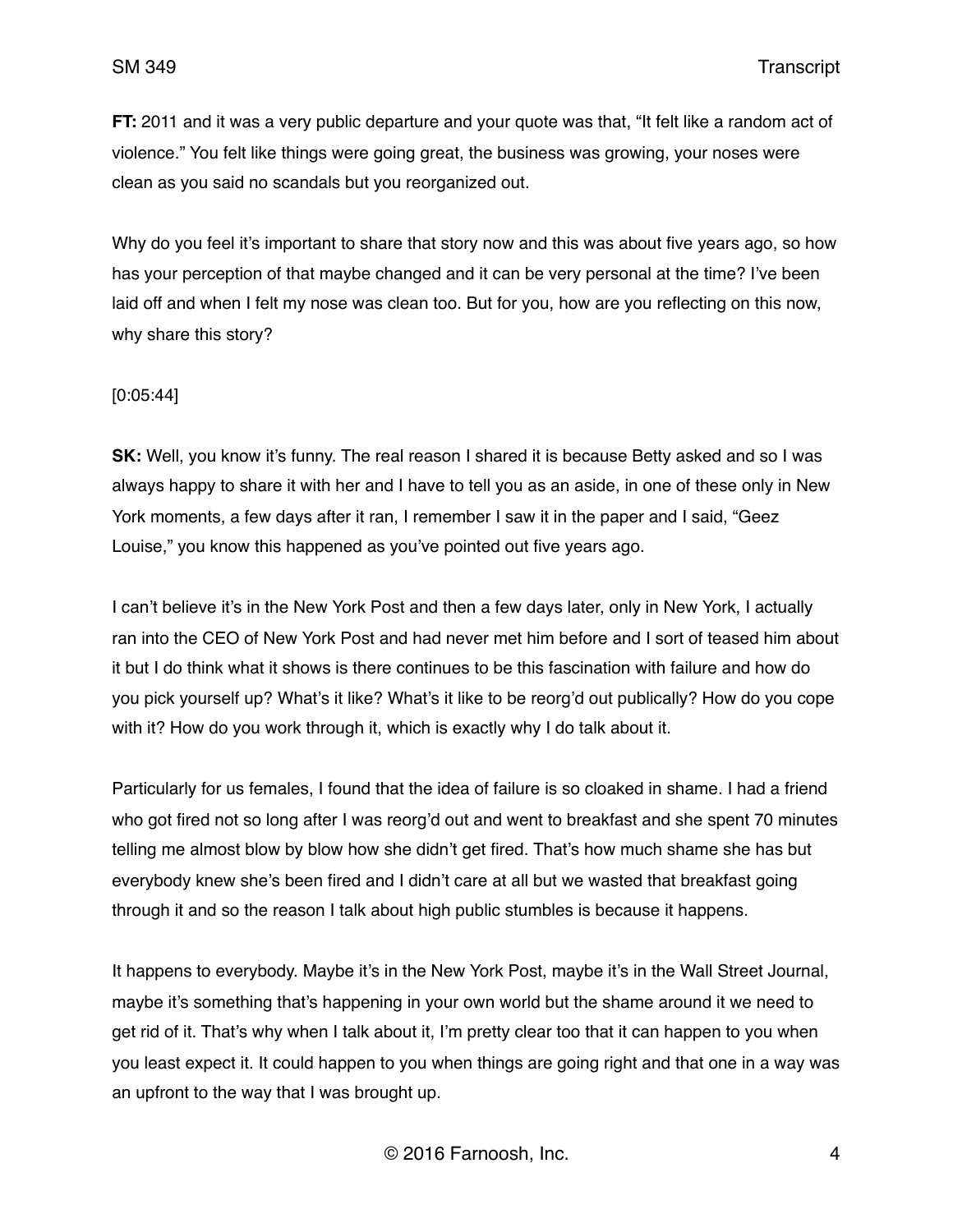SM 349 Transcript

The way that I was brought up, you work hard, you get an A, you advance, you move on, play by the rules, do the right things and it was such a surprise to me. In some ways it wasn't because I knew the CEO, I knew I wasn't on that inner circle. I'm not an idiot. I could tell, but in some ways, I keep telling myself and my team, deliver the results, put into place a strong budget, beat the budget, do business the right way, grow the business, etcetera.

And on the day that I was invited to leave, I think or I know, ours was the only business that was growing and we were getting a share. There was a sense of you've got to be aware that sometimes even when you're doing everything right, you can stumble and you can get booted out and that's just the way that the economy goes these days. That's just the new way of doing business.

### [0:08:18]

**FT:** Do you think the public is more fascinated by female leaders and their stumbles? I'm looking now at for example, Marissa Meyer. Ever since she stepped into Yahoo, I feel like people were looking at the time clock like, "It's only a matter of time before she is going to fail," and I wonder if that scrutiny is just proportionate to women. What do you think about that? Do you think that your public departure was so public and so discussed because you were Sallie Krawcheck and not Sam Krawcheck?

# [0:08:51]

**SK:** It's funny that you say that, so a couple are a few thoughts. First of all, there is something about the law of small numbers. When there are a few of anything, those few are just more interesting and fascinating. I mean think about it, right? "Oh, there are a million folks who look just like this, who have this kind of resume, this kind of background, they're doing this kind of thing, a million of them. Let's talk about number 232,467."

That's of no interest, can you imagine that? No interest. You understand the press. If you're one of something, now that is fascinating and so it's so funny you bring this up because it wasn't two days ago that I actually said to my team, here somehow the financial crisis came up. One of the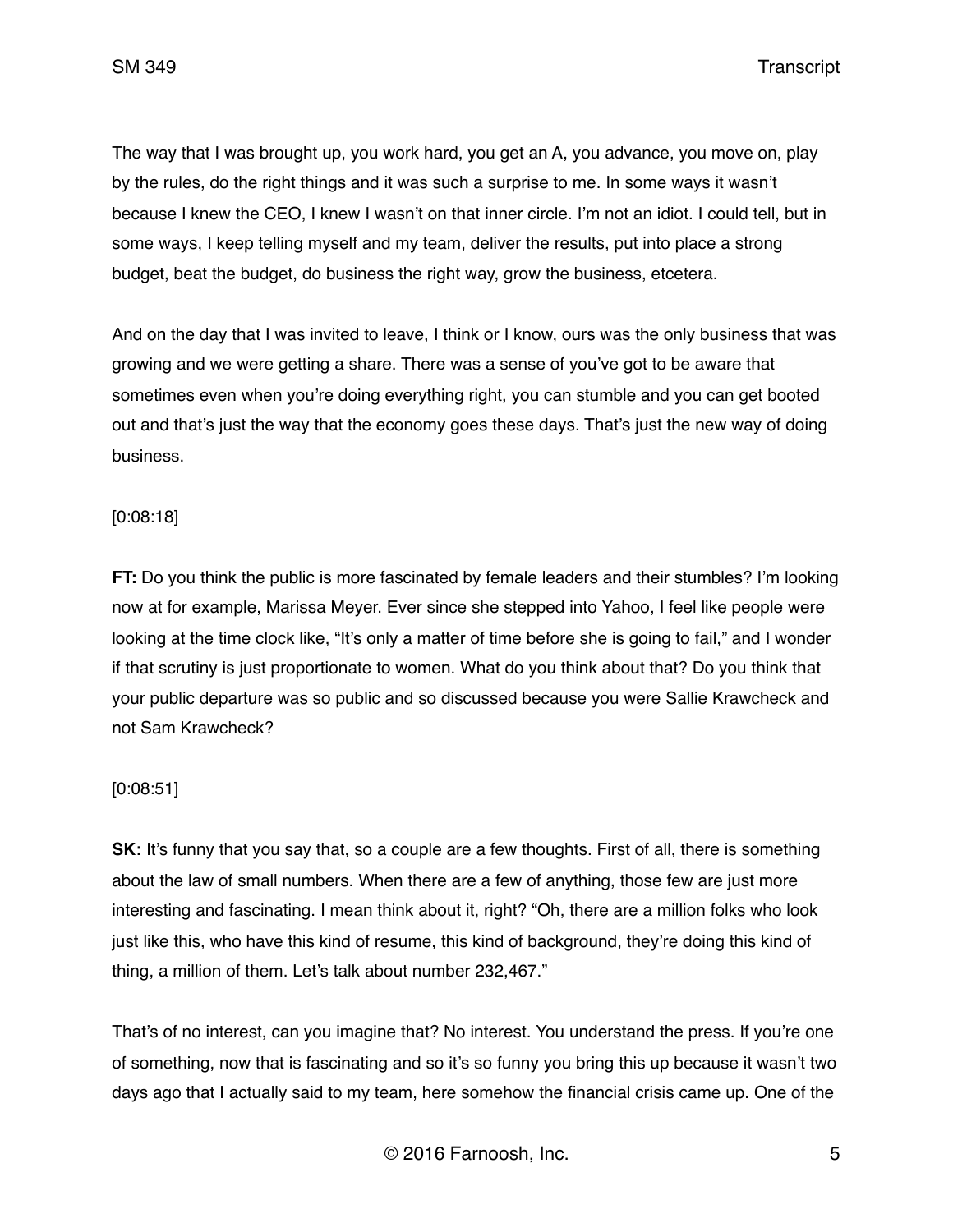individuals on the team mentioned Erin Callahan. Who as you'll recall was the CFO of Lehman and got flamed broiled during the down turn and I turn to the team and I said, "They flame broiled her in part because Lehman went under but in part because she was a woman" and they said, "No, no, no" and I said, "Okay, name a single male CFO of a Wall Street Firm in the financial crisis, name one?" And nobody of course could.

So there is that interest that occurs and it can be a bummer. I had a group of women together on a panel for Elevate Network, that's a lot of the senior woman, everyone had a story about the press talking about what they wore, talking about their shoes, gamming them with fake praise, etcetera, etcetera, it can be a bummer.

The other way of looking at it which let's not forget is it can be a positive too, to bring attention to something that's important. To bring attention to a cause and to bring attention to a business. This is not all a negative; I used to think back in the days of research analyst as one of the very, very few females. People weren't going to remember me. Now, if I had pour a research, it will be remembered in a bad way but she did have that advantage of being one of the few that should stood out more.

# [0:10:54]

**FT:** One of the things that you've been advocating and championing recently publicly is the gender wage gap as well as the gender investment gap, retirement gap, we're going to get to all of that soon. I really want to dive into that with you but personally Sallie, how did you try to narrow the wage gap for yourself as a woman rising the ranks on Wall Street?

# [0:11:17]

**SK:** You know it's funny, I never even thought about it that way. I just did it I guess because I was one of only one or two females at my level at every point in time. I didn't know that, "Hey, gosh I better not negotiate for a raise because none of the women are." I wouldn't even have conceived of that. So I asked for the money and I wouldn't have imagined not asking for the money.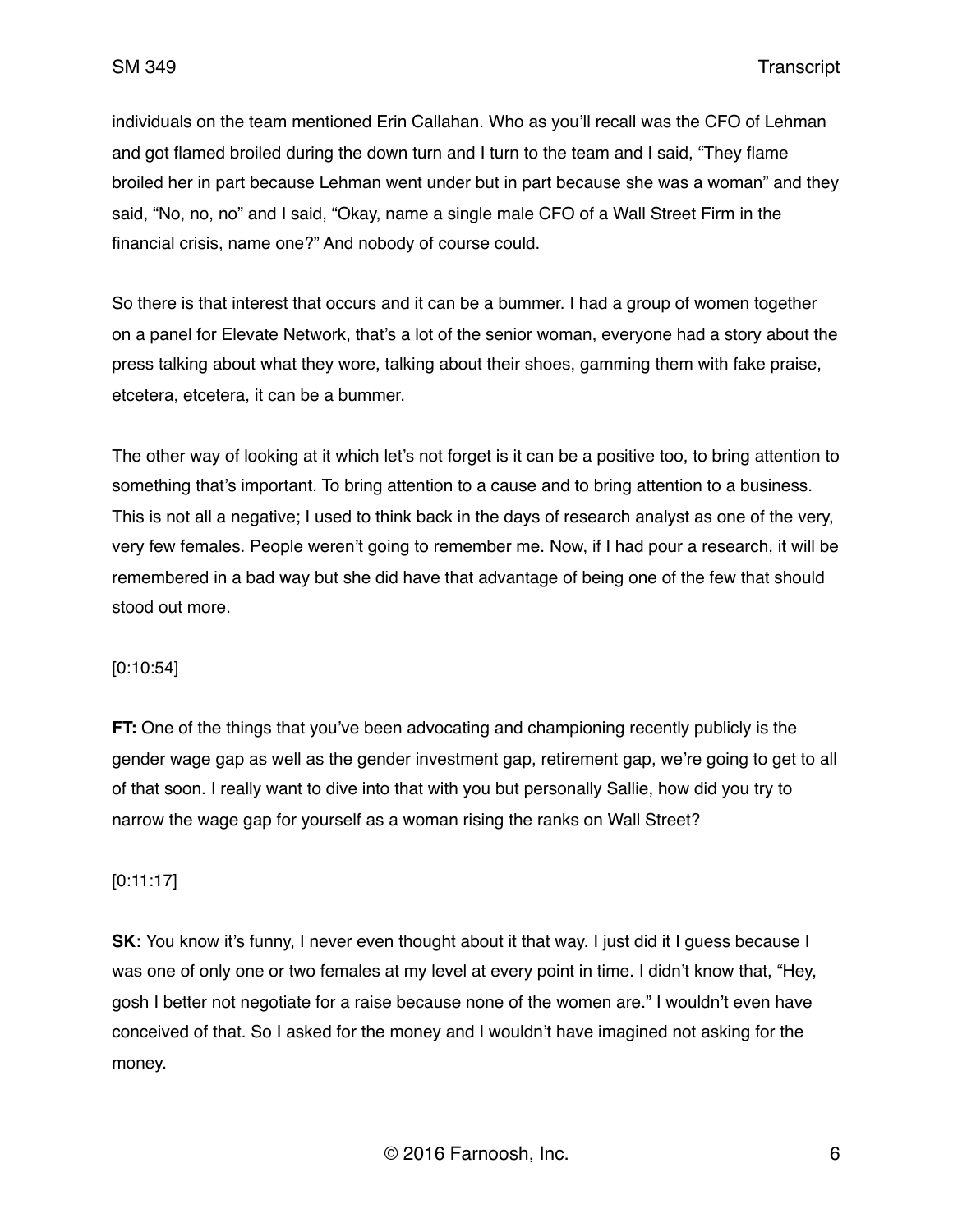No, I actually found it harder intuitively to negotiate like a guy did. In fact, that Sales who was my mentor/sponsor when I started out as a research analyst, every six months he would work himself up into this enormous ladder and he would bound into our director of researcher's office, threaten to quit, asked for more money, bring in a job offer just seemed like a lot of energy.

I just wasn't able to get myself so angry all the time. I actually was really happy but I saw the behavior being modelled as if you don't ask, you don't get and so just as a matter of course, once a year make sure to sit down with my boss, talk about what our goals had been for me that year whether he and I agreed that I had met them or fallen short or exceeded them and had the conversation about money.

Now, one thing I will tell particularly your female listeners, it was so hard for me to do that I would blotch so badly on my neck that my director of research used to asked me if I was okay. I mean here I was trying to be very professional and very spaced and then I would just turn bright red.

[0:13:01]

**FT:** Turtle necks, that's what turtle necks are for.

[0:13:03]

**SK:** Yeah, that was exactly what I was going to say. I had to wear turtle necks. In a day when you just really didn't wear turtle necks in the office, that's how I got through it but I just did it. I just did it.

[0:13:13]

**FT:** And that's when you knew Sallie was going in for the big money that day, she was wearing a turtle neck.

[0:13:18]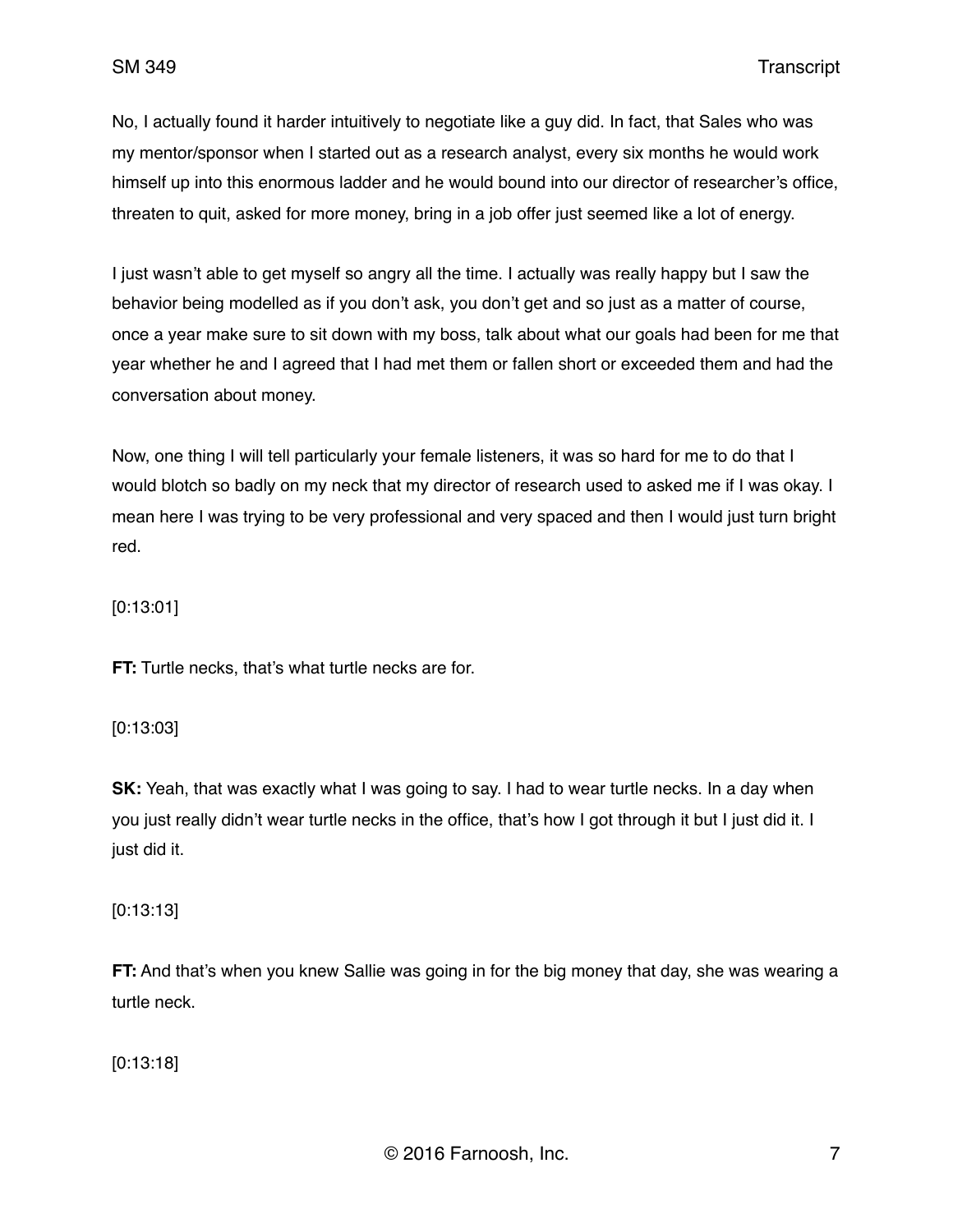**SK:** Yeah, perhaps. I haven't thought of it that way.

#### [0:13:23]

**FT:** I was in a conversation one time with Barbara Corcoran, you know Barbara? She and I were, we were being interviewed about, "Why aren't there more women running hedge funds, why aren't there more female CEO's of investment firms?" And Barbara just said it point blankly, "Those jobs are horrible". If you're a woman who's interested also in having balance and not even balance but just having also a family, having also a personal life, those jobs make it really hard to do that.

It's just not attractive and she goes that's why, "When we're starting our own businesses, do you feel like that's a fail of proposition now?" To say like as a woman, you should pursue a career in finance. You can have it all if you do that because the truth is, you really can't and if you try to, it's an uphill battle at least the way things are today. What do you think about that?

#### [0:14:15]

**SK:** Well, I think we have to be a little careful about the broad brushes because finance is a lot and lot and lot and lot different jobs. So investment banking, I was an investment banker in my 20's. I was a mediocre investment banker. I actually left when I became pregnant with my son and looked around and I was just sick as a dog.

I just didn't like it and didn't want to jump on the plane on short notice and have to fly to dash without having a suitcase, I just didn't like it so I left it and I thought that's not whether is a worklife balancing or it is not the life I want to live. Being a research analyst, being in a wealth management business, those two business, really quite the opposite.

So I have never worked as hard except for right now as I did as a research analyst. It's what we call a cell side research analyst. So I would analyze companies, write up research reports on them, share them with investors, the investor who are investing money for your listeners out there. I worked very hard but I had all kinds of flexibility.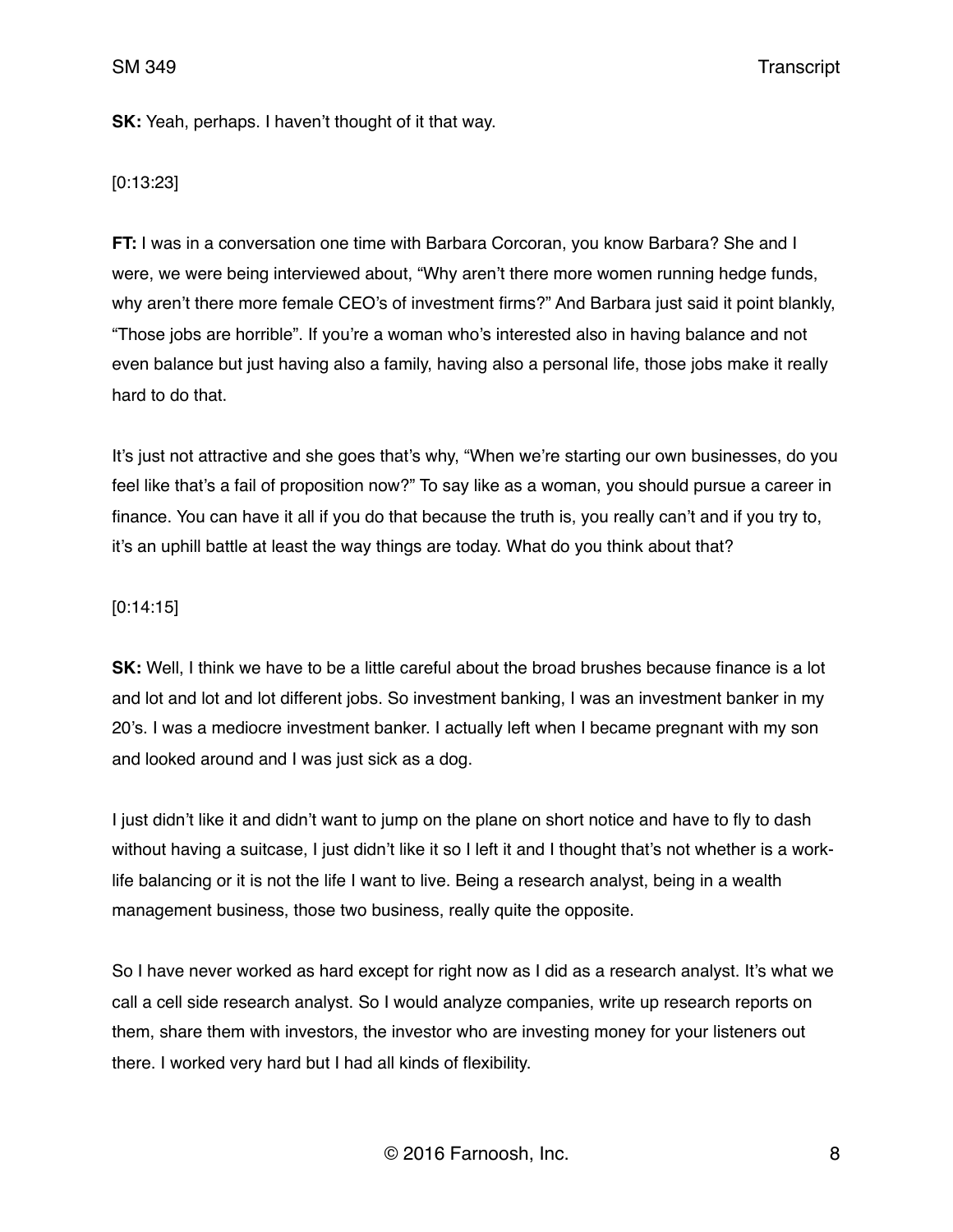The reason why I had all kinds of flexibility is I was writing research and so there wasn't a portfolio manager and investor in the planet who would ask me before they read my research was, "Was this written in the office or did you write this at home after your infant was asleep on Sunday night?" Nobody cared, obviously.

It was also very metric spaced and so as I mentioned earlier, my boss and I would sit down and talk about what we want to achieve. Did my recommendations go up, myself go down, etcetera, etcetera and no client owns me because you have so many clients, you don't have to jump up and down for one client which you have to do with investment banking.

It's the same with wealth management. The asset management, the Merrill Lynch's, the Smith Barney's that I had responsibility for and ran, financial advisers in those businesses can set their own hours. A lot of them will work like go out to dinner with a client at 9:00 and in the morning take their kid to school. I think you have to be parse through the different jobs.

Now frankly, there are not enough women in either research or wealth management either but it's not because of that balance. I've had other reasons for it. I think because the industry has done a poor job of branding itself as being an industry that enables you to not only make a living but to have a little impact on people's lives. Both of them do but you don't think about that when you think about those businesses and women really look for that in their jobs.

# [0:16:51]

**FT:** You've already mentioned your mentor a couple of times now. How can young women in any industry identify the real mentors that are going to help them and I find that for me, some of the most important mentors I've had have been men and so does it matter if it's a female or male? Should you lean towards getting advice?

Because I think it's important to get the female perspective but what's your take on mentorship and how young people can find and identify those people that will ultimately help them advance in their careers?

[0:17:25]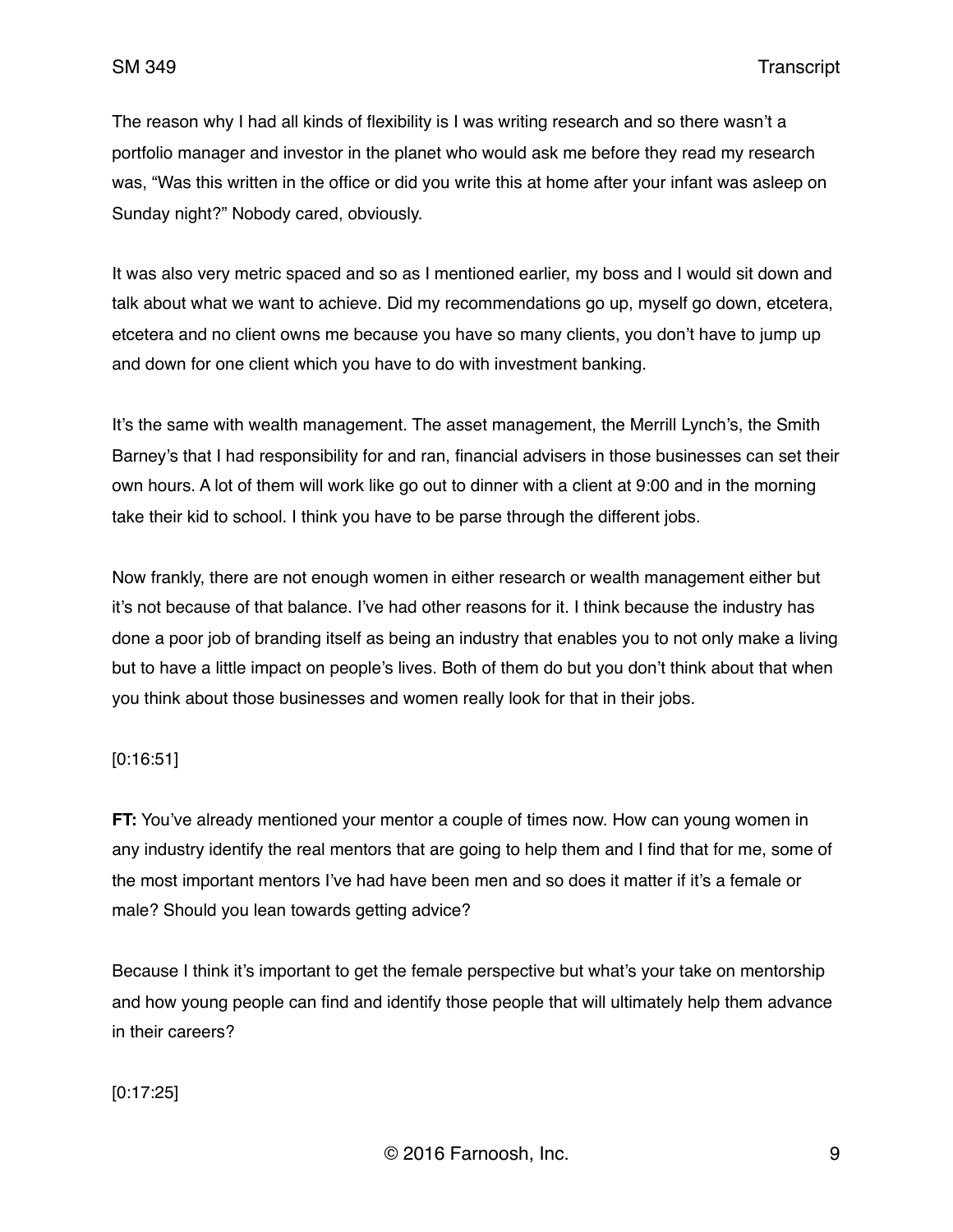**SK:** Right, well both are so important and we're having such an interesting conversation in this country about mentors and sponsors. So mentors being those people who will advise you and answer your question and sponsors, they are those individuals who will not only do that but will fight for you and so the gentleman I've mentioned earlier both answered my questions.

He also read my research, critic my researched and then very importantly, was in the room fighting for me to get promoted and my first promotion back at Sandra Bernstein where I was a research analyst, my first real promotion happened when I was six months pregnant, five months pregnant with my daughter. It's crazy, almost where I wanted to say, "You do realize?" And of course they did because I was humongous at the time.

[0:18:09]

**FT:** There's no going back.

### [0:18:11]

**SK:** I know and I said, "Well aren't you worried?" and actually, I literary said to my boss, "Aren't you worried I won't come back from maternity?" He said, "I'm not worried at all" but anyway, you the individual should have both. An individual should have a male mentors and sponsors and female mentors and sponsors.

For us as females and for both genders, there are some things that are easier to discuss with your own gender. If you go up to a 60 year old dude and try to talk about work-life balance, he's going to look at you like you came in off of a spaceship from Mars. So there are different topics that you're going to feel comfortable discussing with different folks.

I would say that diversity should extend to people inside your company and outside your company. Those inside the company can fight for you, those outside of the company can advise you in a different kind of way. Now in particularly for women, I had Sylvia Hewitt from the Center of Talent Innovation over here about a week ago.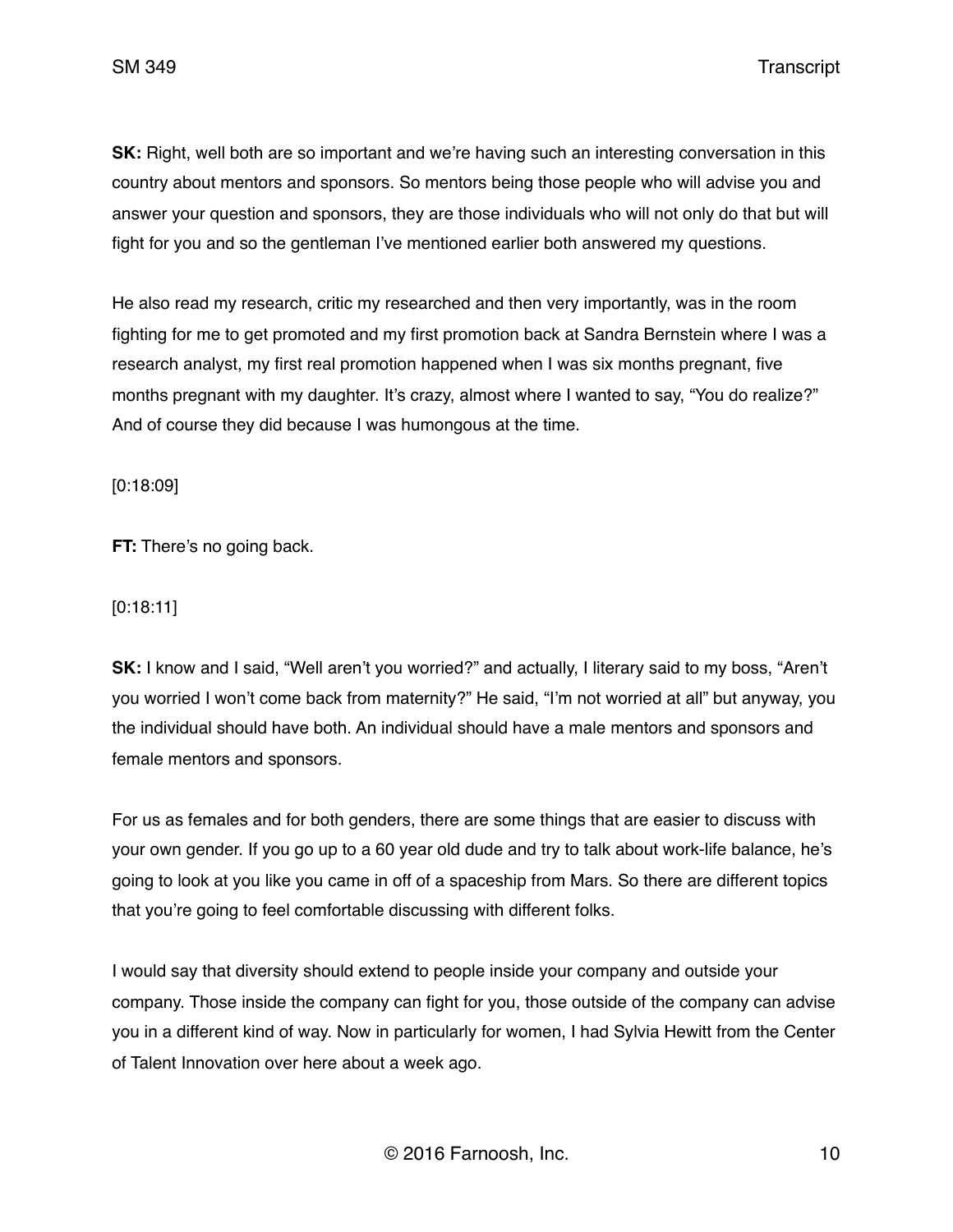She does the most interesting research and always brings interesting research and she was telling me when she was here that women today have three times as many mentors as men, so the people who answer the question, so we're really good at finding those people to answer our questions but half as many sponsors.

So we don't have nearly the people fighting for us likewise, I've read elsewhere that men tend to have mentor and sponsor circles that are mostly male. Women tend to be mostly female. That's okay except the guys still are more in the position of power so we need to mix it up a bit and have both but finding those mentors absolutely.

Finding those sponsors is even more important, how do you do it? Invite people to coffee, ask them questions and I would also say recognize you're really bringing something to the table. I think in a way when we talk about this it sounds like you're sort of sucking these people dry. Well, if you're 28 years old, if you're 25 years old, if you're 35 years old, think about what you can bring to someone who's in their 50's and 60's. They have no idea what Snapchat is, I promise you. They have no idea, I mean they're barely…

[0:20:18]

**FT:** I don't know Snapchat and I'm 35. I mean I know but actually, my assistant is going to give me a tutorial this afternoon on Snapchat.

[0:20:25]

**SK:** Exactly. I mean heck, some of my buddies who I've been in business with for years aren't even on freaking LinkedIn. Like get with the program.

[0:20:34]

**FT:** There's no hope for them.

[0:20:35]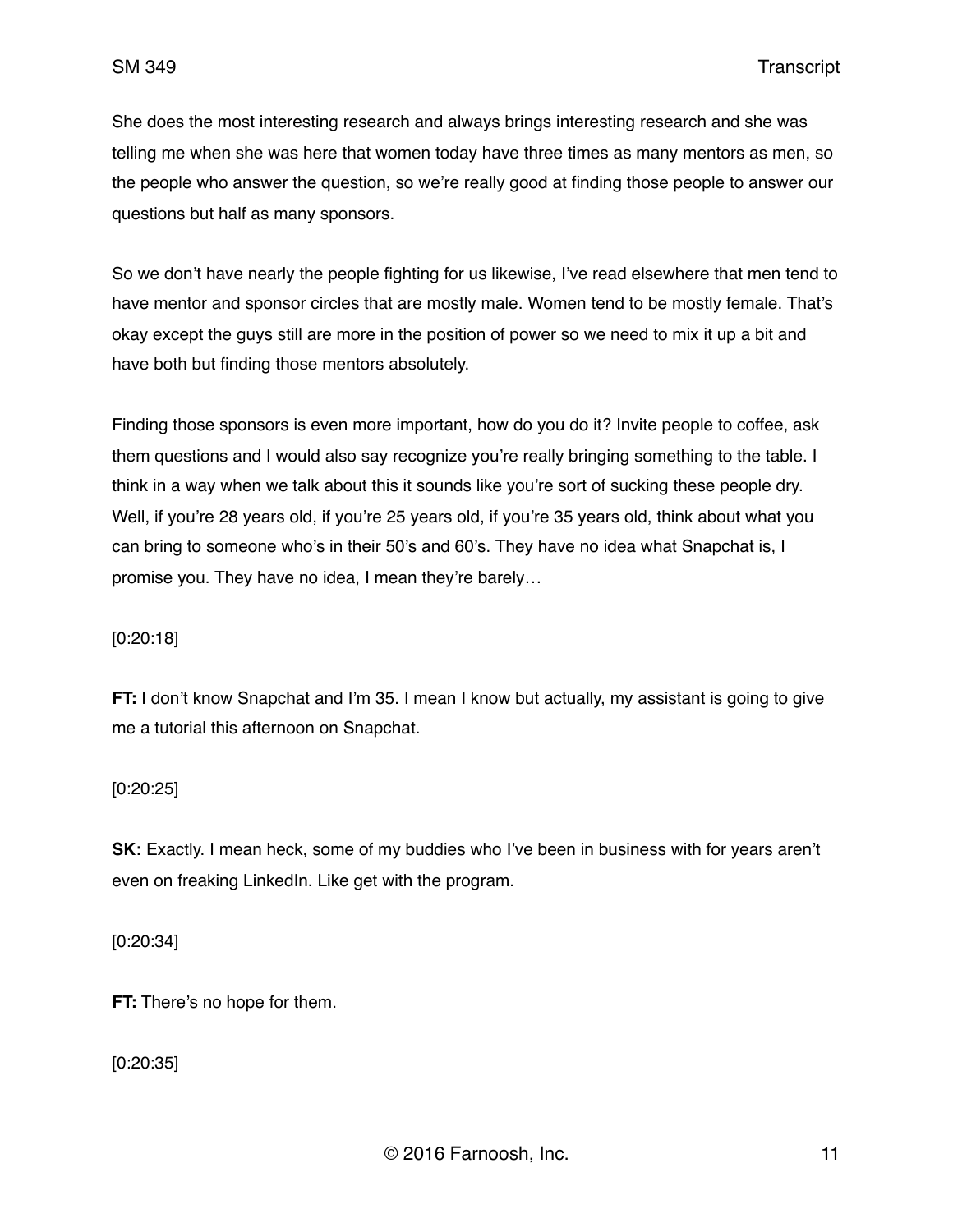**SK:** When I was mentoring some younger women, they were really teaching me not just about social media but about entrepreneurialism and raising money. So I would recognize that you bring something to the table, be clear on what that is and share too. Just don't think of it as a one way street.

### [0:20:52]

**FT:** Well speaking of entrepreneurship and raising money, you've reportedly raised about \$10 million in funding to start Ellevest, which is a digital investment platform for women. Why did you want to do this and why do women need something catered to them? Why can't women just go to the Charles Schwab's and Prudential's and Fidelity's of the world?

[0:21:12]

**SK:** Oh, so you're going to blame the victim, I get it. Well look, I argued for a long time women didn't need any kind of offering for them because there's so much out there but in facts are stubborn things and women today are significantly underinvested in comparison to men. That's not true in the workplace 401(k) plans.

It is true outside the workplace and the numbers around this are startling and disturbing which is that if a woman has got her money into a bank account, a guy has got his money invested in a diversified investment portfolio. That woman is ending up hundreds of thousands of dollars, in some cases millions of dollars behind the guy at the time of retirement. The numbers are astonishing because of the compounding impact of earning let's say a 5% return annually versus 1% or today close to zero.

As a result of this, what really hit me for this, the real underlying reason behind it is one day, I was putting on my mascara in my bathroom getting ready for work and realized that the retirement savings crisis in this country which is so big and so ugly that we really stopped talking about it. And because all the solutions are so hideous like tax increases and entitlement cuts, sitting there I realized it's a woman's crisis. It's a woman's crisis.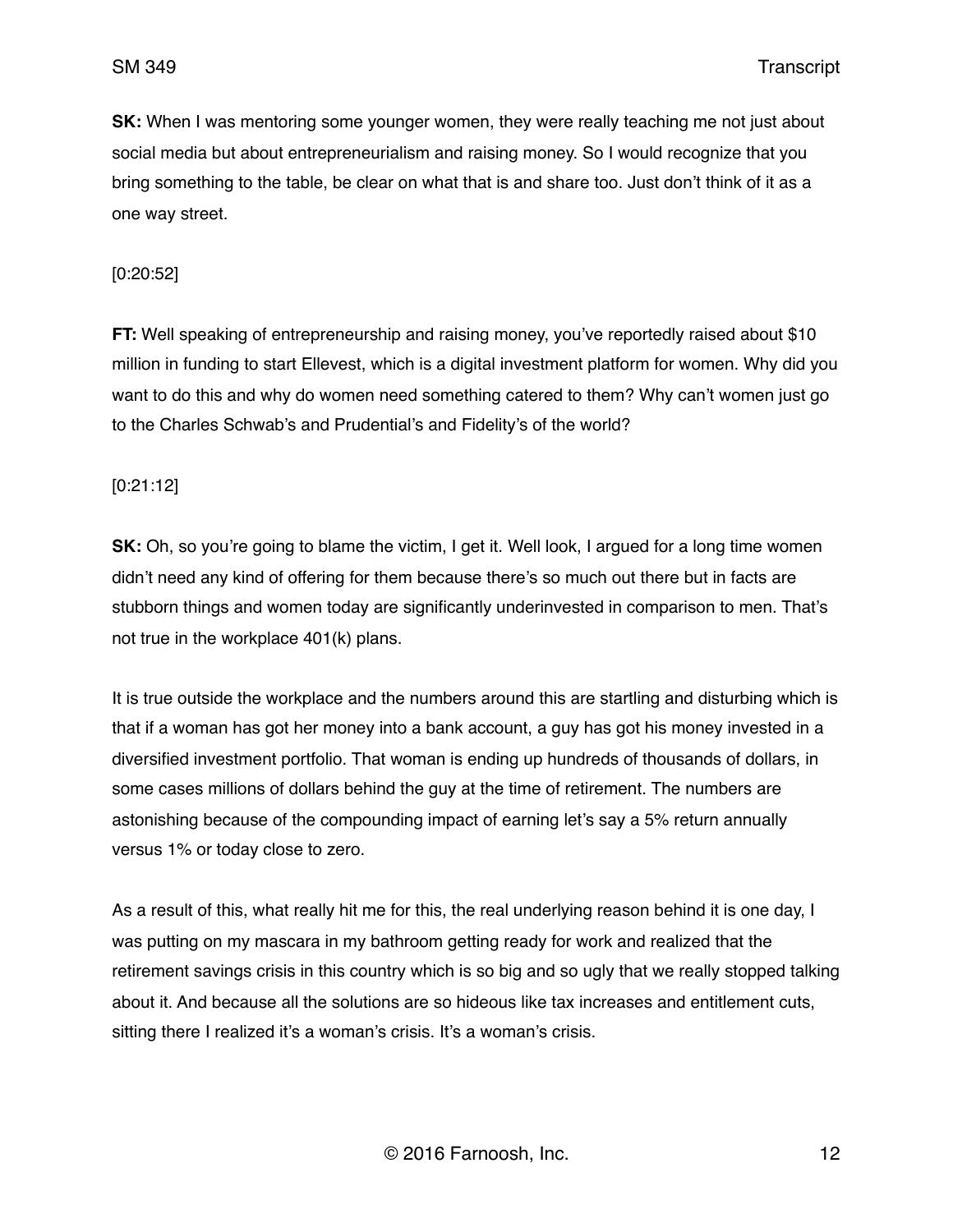We live five plus years longer than guys do, look at the nursing homes in the country is 80 to 85% female and retire with two thirds money of men. Part of that is the gender pay gap. Part of it is that we take more career breaks than men do because of maternity leaves and so on but part of it is what I just talked about which is the gender investing gap, which we just don't talk about in this country.

So rather than say, "Hey ladies, there are offerings out there for you, just go, invest like a man for goodness sake." Well, wait a minute this is about the last industry in which we don't recognize that tailored offerings can really make sense. The other thing that really bothers me here is that this issue of women under investing gets boiled down to this dated 1957-ish messages we've received that women are bad at math.

Not true! We make better grades than guys do at school and as good or better than math that we need more financial education to invest. Well everybody needs more financial education but the guy doesn't stop the guys from investing or that investing in sort of a manly man thing. Women in fact are better investors than men. As good or better. This is true in the professional level whether it's a hedge fund manager or mutual fund manager, not that they're enough of them and it's also very true at the individual investor level.

So we've got this messages that come at us that tell us we're sort of dopes, which just aren't true from all sorts of media sources in the industry and so on. Now, there are tons of great financial advisers who do a great job with women but the numbers and I know most of them, if not all of them, they're fantastic but they're not enough and so we still have the gender investing gap. And finally, I just said, "If not me, who?" If I'm not going to do it, who the heck else is going to do it?

Because remember, you and I already talked about there aren't a lot of women who run Merrill, I did. There aren't a lot of women who ran Smith Barney, I did. There aren't a lot of women who've been in these positions who can understand the industry and understand that investing science, bring in the technology and then think about the problem in a fundamentally different way because what we're doing right now isn't working.

[0:24:58]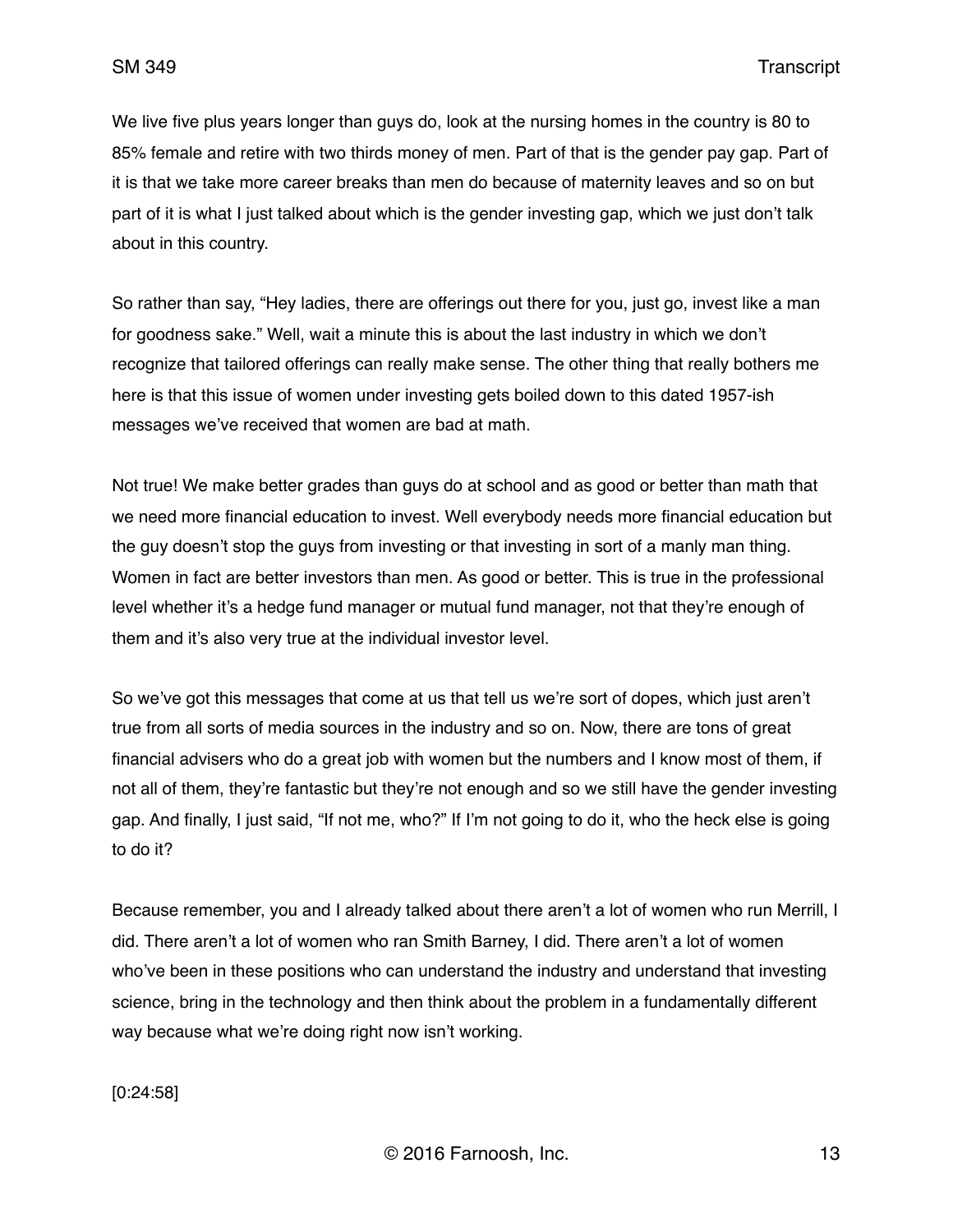SM 349 Transcript

**FT:** What do you mean by tailored offerings? I suspect a lot of us also have to come with a dose of advocacy because what you just told me all these falseisms, this false messages can really impact your psychology and your perception of reality. So how does Ellevest, what are the offerings specifically, if you could share an example that would be to your point?

[0:25:21]

**SK:** Yeah, well so we haven't launched yet. So we're keeping it pretty under wraps but for your listeners, they can sign up for early access at Ellevest.com, but I will give you a couple examples. Watch some of the TV shows on investing, what do they remind you of? They remind you of ESPN, they remind you of sports programming.

You know, that's male. Think about how the industry positions its' success. It can be at it is about outperforming the market, doing well when a Euro outperforms the Yen. Are these conversations you're having with the women you know? And so, I sort of think about the buying for a car. A guy buys a car, he goes in, he loves to haggle and negotiate.

He loves the art of a deal, he loves to know all the details about the car, what are the pistons and I don't even know the words. And a woman walks in and want a more streamlined, more straightforward experience, neither good, neither bad just different. Right? The research is clear just different. And it's so interesting because we have taken that thinking and we've applied it to any level, any number of different scenarios.

But we just haven't taken it to investing and many of the firms out there you might say to me, "Well so and so has this newsletter for women and so and so has this," but what I found is that so much of that boils down to the Wall Street and investing firms have really posed the question to themselves as being one of, "How can we market to woman? How can we market to women?" Not, "Wait a second, there's some changes we can make to fundamentally serve women?"

And that's what we're doing and what's so interesting about it is it's not just my point of view, we're actually co-creating it with women who are in their 20's, 30's, 40's hundreds of women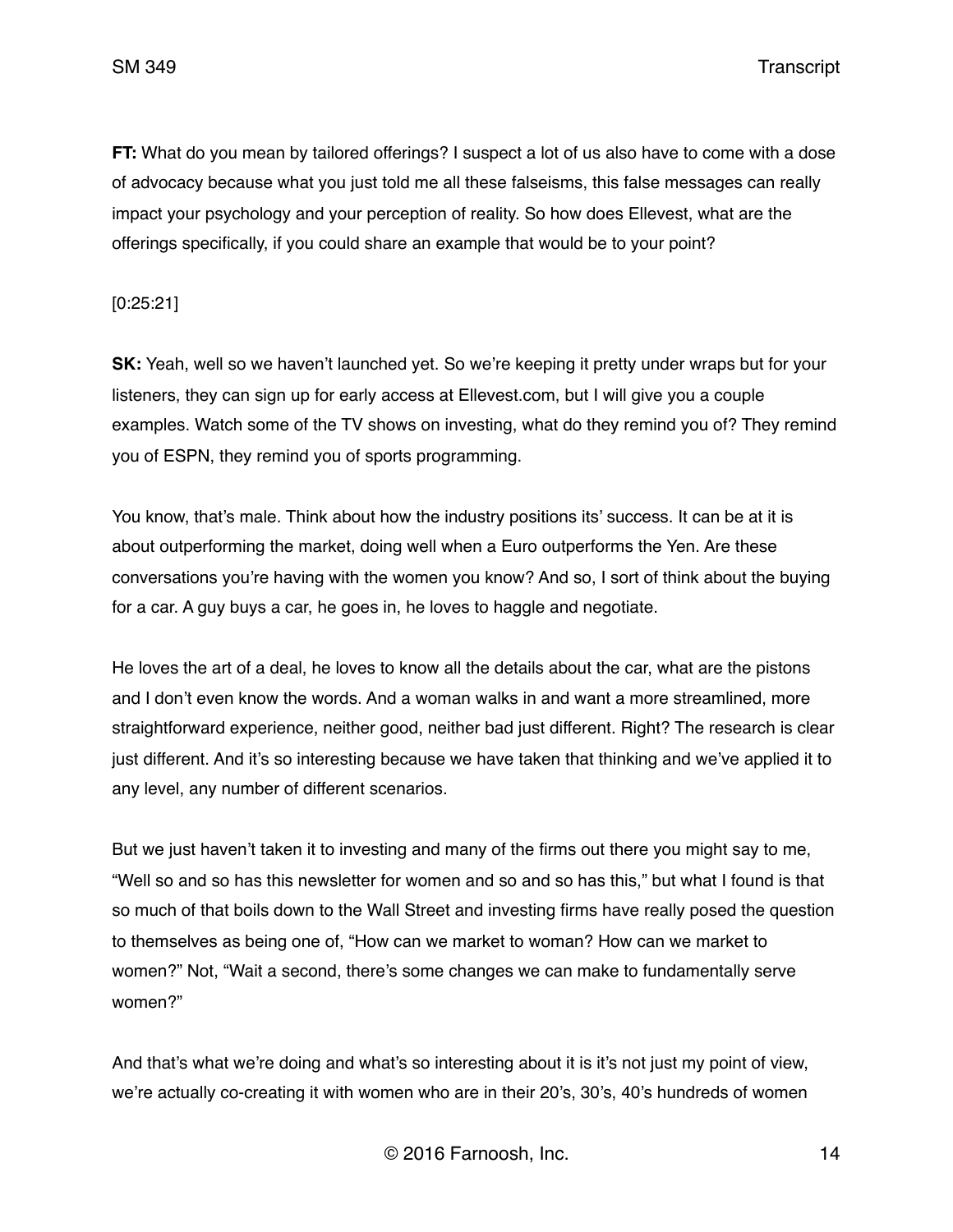we've spent time with going through what works for them and what doesn't work for them. So stay tuned because I am happy to come back on and talk about what we found as soon as we're ready to share this fascinating stuff.

[0:27:37]

**FT:** Yes, well I think the timing is so right and you already have a built in audience here at So Money. We want to test drive this for you if we can and give you feedback. Sal, you majored in journalism and had a second major in poly-sci, right?

[0:27:51]

**SK:** Yeah, back in the day.

[0:27:52]

**FT:** Was that right? I did a little digging.

[0:27:53]

**SK:** Yeah, I did.

[0:27:54]

**FT:** So, how did that lead you to Wall Street? I want to go down memory lane a little bit and understand where your head was at back in the day and maybe why you were fascinated by this industry to begin with?

[0:28:08]

**SK:** It's crazy isn't it? It wouldn't automatically lead one from one to the other and the bottom line is, when I was graduating from University of North Carolina in 1987, the job offers were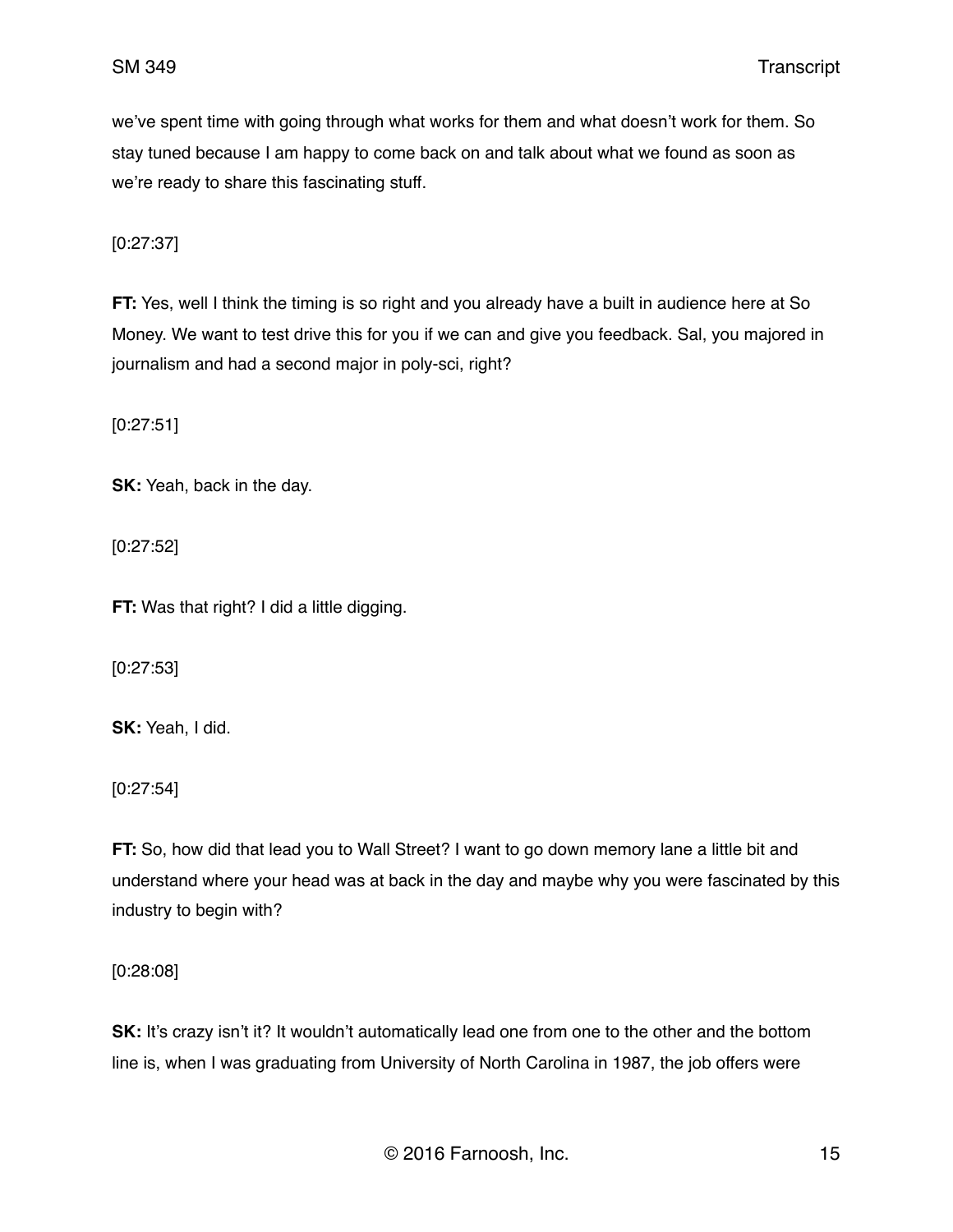either journalism, newspaper, write the obituaries literary make \$12,000 a year or the industry that was hiring at that point in time like mad was Wall Street.

And you'd make \$31,000 a year which will buy those phantoms is a fortune and move to New York. And so as I was talking to my father about this, he forbid me from moving to New York. I grew up in Charleston, South Carolina. I went to school at UNC, "No." So of course, I only then looked to move to New York.

It ended up in my thinking was that I would go for a couple of years, learn business and then come back and be a journalist and that of course didn't happen but what did happen is that the skills of journalism combined with the skills of being an investment banking analyst, combined to be a research analyst which is writing analytics, dealing with smart individuals and really sort of combined the two. So it was a great passport for me.

Now, there's lots of rockiness in between because you've noticed I've said, I came to Wall Street in 1987, literary six weeks before the market crash of '87. I twas actually so funny, I was thinking the other day, my brother was a senior at Chapel Hill and ended up on the freaking floor of the New York Stock Exchange on the day of the crash like Forest Gump. He was like Forest Gump and I remember he came back and he said, "Boy, it's busy there," and I said, "Well, duh, brother Johnny."

[0:29:59]

**FT:** Yeah, run Johnny, run. It's the crash.

[0:30:04]

**SK:** It was so funny.

[0:30:05]

**FT:** But I guess as tumultuous as that period was, it made you maybe even a little bit more fascinated with the whole system.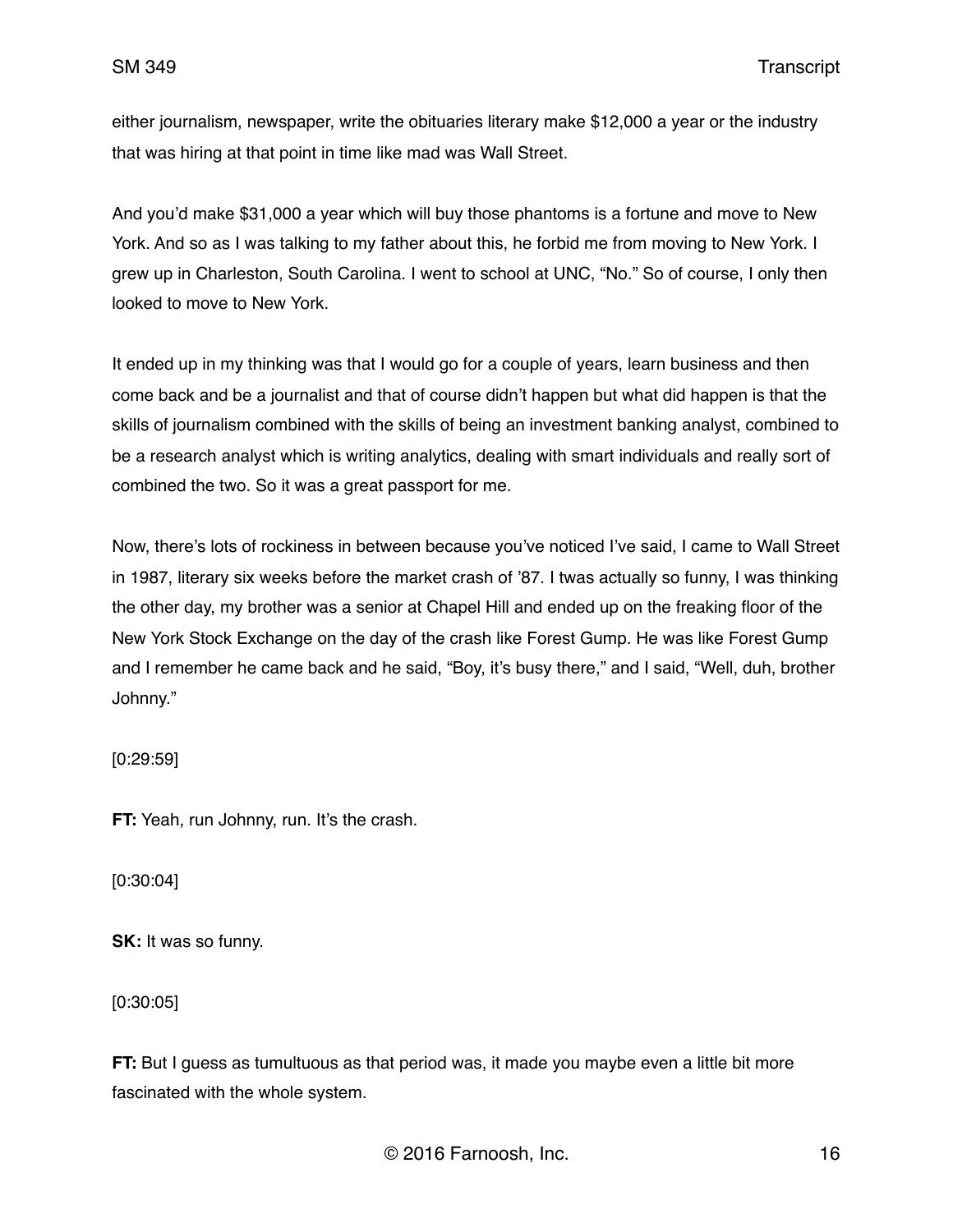SM 349 Transcript

[0:30:17]

**SK:** Well, it did. I don't think I really realized what was going on. I'll tell you what I did though which is an interesting lesson at made the risk reverse. For you listeners, I'm sure they'd know about this idea of anchoring which is the first experience where you lose much larger than subsequence experiences.

I really just viewed crashes as this thing that could happen which tend to make me more risk aware and for so many of your listeners, having come of age and being aware at the time of the sub-prime market crash and crisis of '07-'08. It can keep people in a crouched defensive position which is good sometimes but over the long run has shown not to be the most effective way to grow capital.

### [0:31:07]

**FT:** Man, I wish I had you for like three hours Sallie. I have a thousand questions for you and I think I would love to ask you some more questions that I ask a lot of my guests on the show now where it's where a lot of listeners like to turn on the volume here. It is: What is your number one financial failure?

We asks this of all the guests. People might have seen your departure from Bank of America as a public failure but to you, it wasn't a failure. So personally, what is something that you can identify as, "This was a financial failure and here's how I worked my way through it?"

# [0:31:41]

**SK:** Well, I don't know that I worked my way through it. My biggest and most costly failure was right before that market crash of '07-'08. I remember meeting with my financial adviser. Now, I had no idea that the crisis was coming but as I mentioned, I was pretty risk aware, of talking risk, thinking risk.

And I remember I was working at the city at the time, I was running Smith Barney at the time, living at New York at the time and sat down with my financial adviser and said, "What happens if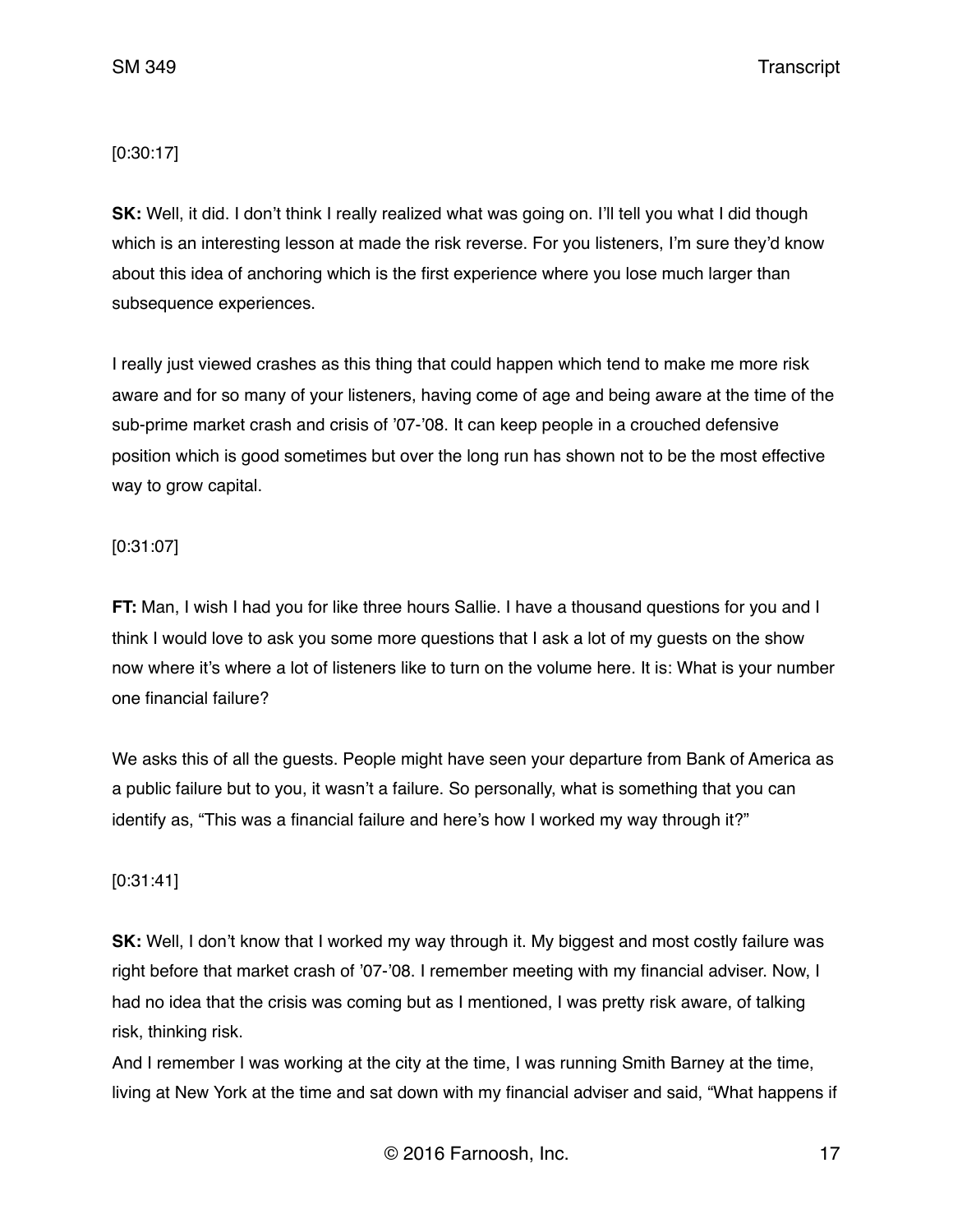there is a market correction?" and we looked at my investment portfolio and we stressed tested it. I said, "What would happen if the market went down 30, 40, 50, 57%," as it did.

By the way, I actually got the exact numbers but that kind of correction. We looked at the portfolio and said, "Whoa, ugly, no fun," bad afternoon, but okay. What we failed to do was to continue the train of thought. So what we didn't do was look and say, "Okay, what would happen to the stock of the bank I was working at where I had un-invested stock if there was a market correction of that size?

Well guess what we found out, the answer? And the answer was that the stock would go from \$52 to less than one but that was actually my biggest asset. It wasn't my investment portfolio so it was a major fail. But stop for a second, wo what happens to my employment possibilities if that occurred? Well, we know what happened there too. Out of the job.

What happens to my husband who's also in the financial services? What could happen to the real estate? So we have built up a portfolio at the time and what we really didn't realize was everything was pointing in the same direction and that was completely fine when things were going up but it was not so fine when things are going down.

So what I would urge your listeners to ask themselves is this question which is not just, "Do I have stocks and bonds in my portfolio and what will happen to them?" But, "Am I a stock or a bond? What happens to me? What happens to me?" Because for most of your listeners, their biggest asset is not their investment portfolio.

Their biggest asset is themselves. Put in financial terms, the biggest asset is the net present value of their future earnings. So to take an example that's not me, if you are a tech startup person, your future earnings could be quite high, it also could be quite volatile. You're going to want to have a more conservative investment portfolio.

If on the other hand, you work for a utility company. Your earnings are going to be pretty stable overtime. You work for the government, they are pretty stable so you could afford to take more risk on your investment portfolio. So my biggest mistake was stopping the analysis before I got to my biggest assets which were the stock and my job.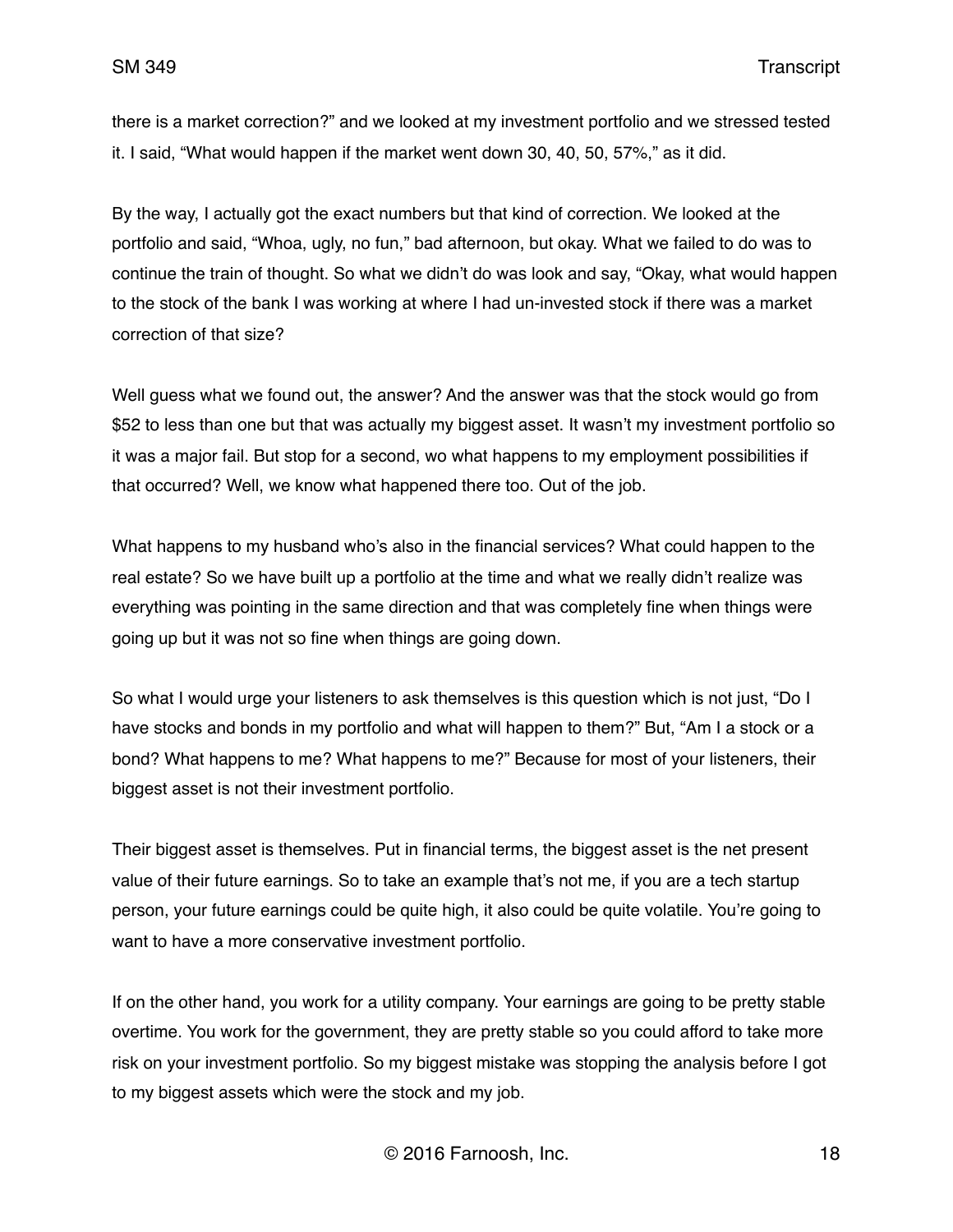[0:34:38]

**FT:** Right. A little short sighted perhaps but you're right, that's the conventional wisdom.

[0:34:44]

**SK:** Dumb, dumb.

[0:34:45]

**FT:** It's the conventional wisdom and I'm not happy, but it does make me feel better to know that someone like Sallie Krawcheck at your level also wasn't able to foresee the demise of the markets. That this was truly something that in many ways crept up on us although there were some guys like from the Big Short, who knew it was going to happen.

[0:35:05]

**SK:** There are always some guys. You know maybe next time they should tell everybody.

[0:35:09]

**FT:** Yeah, right?

[0:35:12]

**SK:** But you know the truth is, there's always some guys. Remember, if you go back to '87 Elaine Garzarelli foresaw the crash of '87. But then she didn't foresee the next and the next and the next. So there's always going to be some folks who see it but the truth is, a successful investment strategy is not based on being the one who sees it, it's by really staying, getting in and staying in and averaging into the markets overtime.

[0:35:38]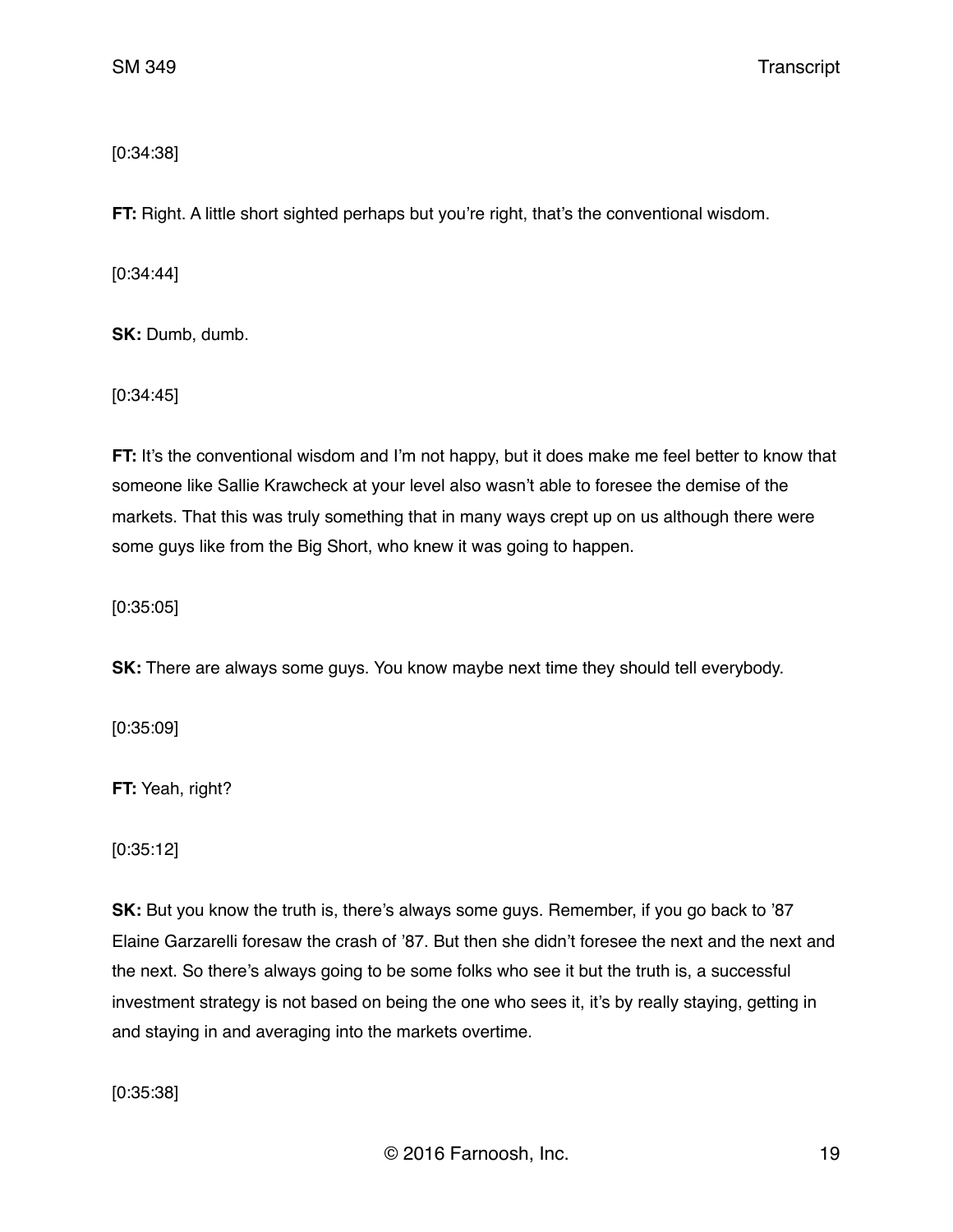SM 349 Transcript

**FT:** All right Sallie, let's do some really quick rapid fire So Money fill-in-the-blanks. This is when I start a sentence and you finish it and then I'll be sad to say goodbye but thought this would be fun to squeeze in. All right, if I won the lottery tomorrow, let's say you won power ball, a \$100 million bucks, the first thing I would do is  $\qquad \qquad$ .

[0:35:58]

**SK:** Keep doing what I'm doing. I would invest it into Ellevest and to growing that business right away and I'd be right back here tomorrow morning.

[0:36:08]

**FT:** The one thing I spend on that makes my life easier or better is

[0:36:13]

**SK:** Delivery services. It's the difference. When I — this isn't very rapid fire, but when I was younger I remember moving to New York, my sister in law is living in Atlanta, I got everything delivered and she spent our the weekend driving around the suburbs picking up dry cleaning and so on and I knew I was going to make it through and I knew she was going to end up quitting, so it's the delivery services.

[0:36:37]

**FT:** Do you ever think of what your time is worth when you think about outsourcing? There's actually an equation.

[0:36:44]

**SK:** Yeah, there is an equation which I've never used but the most valuable thing, each of us has its own time and we need to be really where they're spent and learn to say no much more than we do.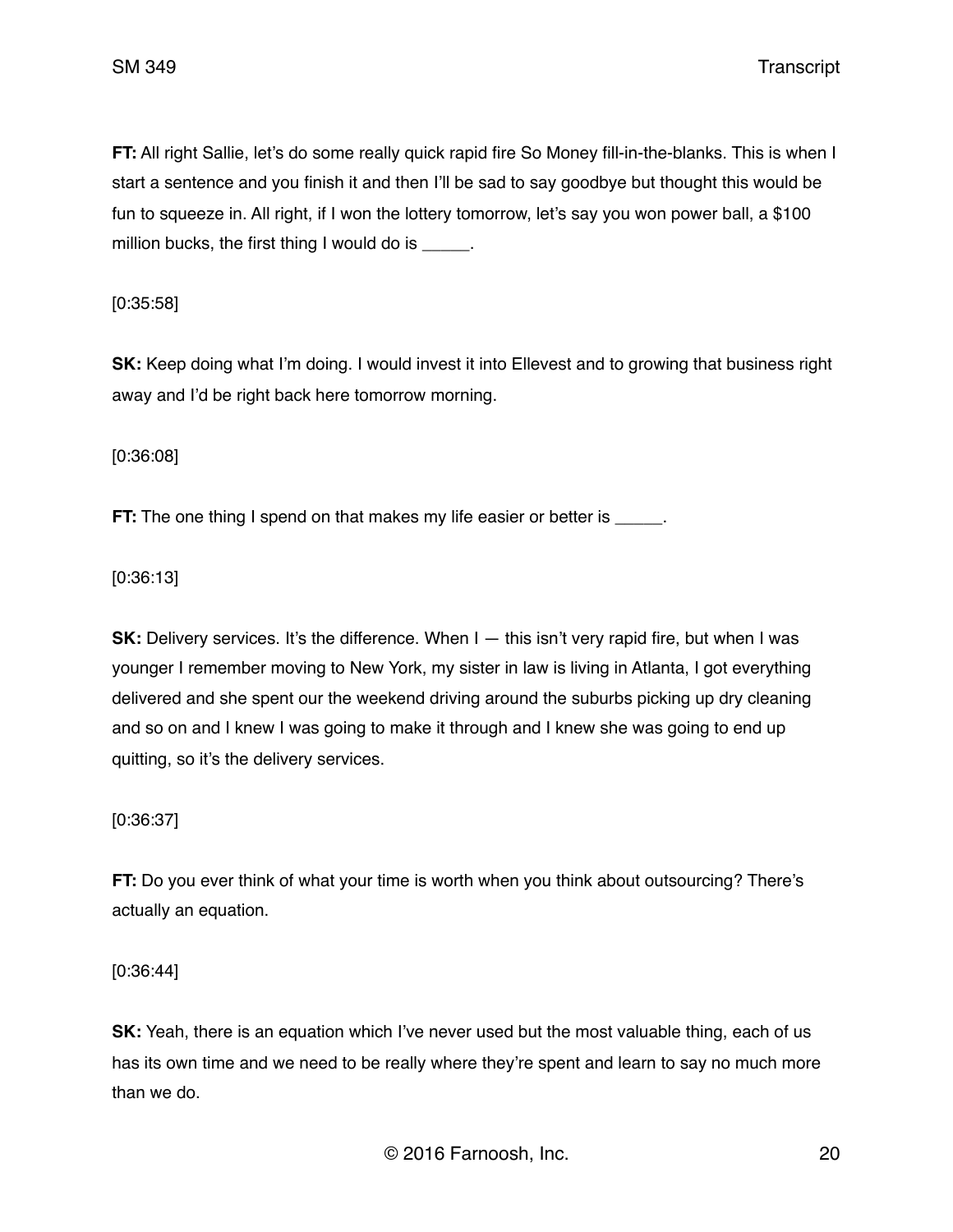# [0:36:56]

**FT:** How about this? My biggest splurge, I mean I spend a lot of money on, I maybe feel a little guilty about it but you know what? You don't care, you love doing it.

[0:37:04]

**SK:** The Real Real, I love spending time on that site and buying gently used designers – do you know The Real Real?

[0:37:12]

**FT:** I don't know The Real Real, teach me.

[0:37:13]

**SK:** Oh no, this — oh my gosh, they should start paying me commission by the way because this is a designer resale site.

[0:37:24]

**FT:** Oh my gosh, I'm on there right now.

[0:37:24]

**SK:** You've got to go, you've got to go, you've got to go. By the way, I am buying most of my clothes from there and then I re-sell there too. You've got to, I'm telling you.

[0:37:32]

**FT:** So Sally Krawcheck buys consignment?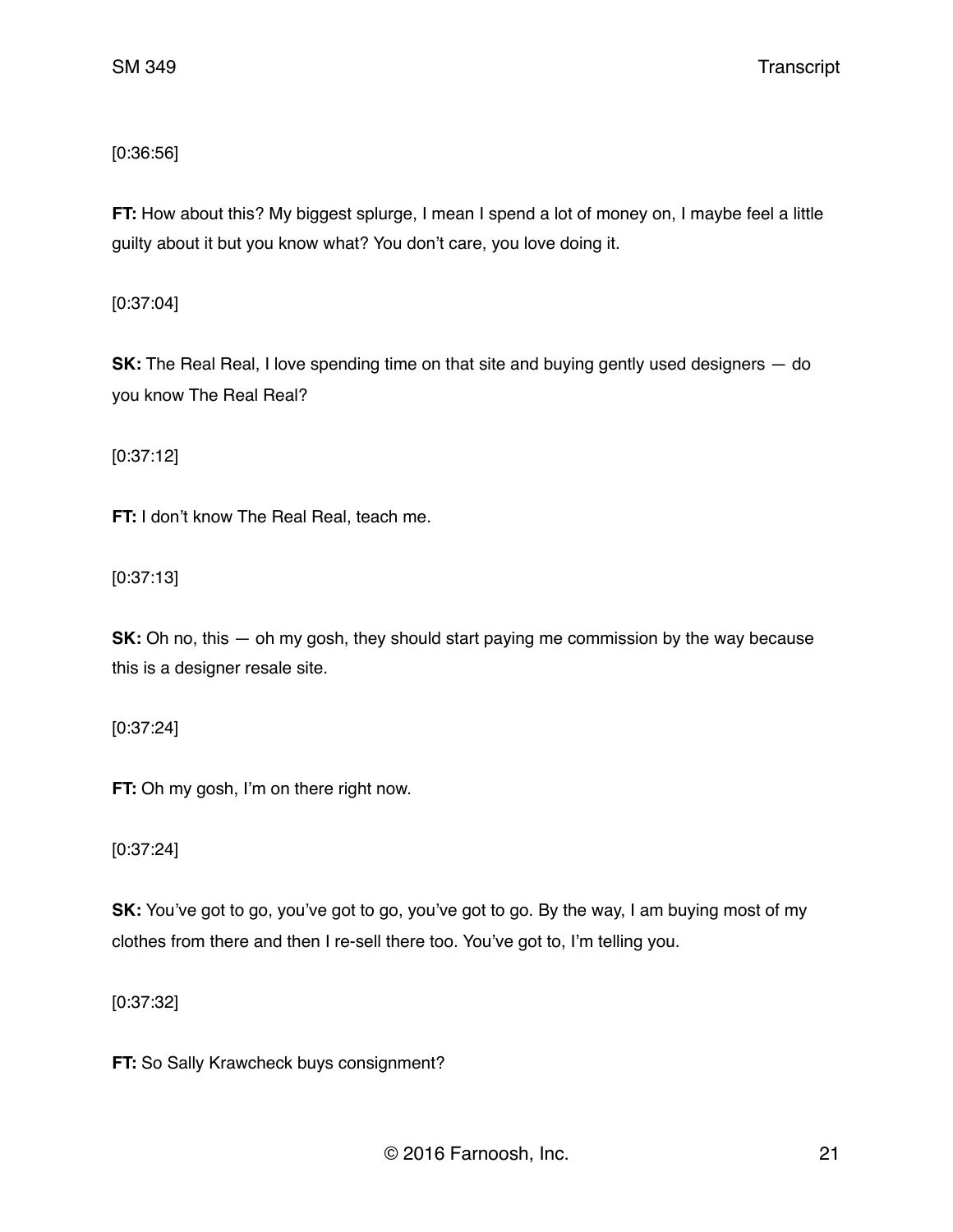[0:37:34]

**SK:** Yeah, all the time. That's financially savvy.

[0:37:37]

**FT:** Good to know. All right, one thing I wish I had learned about money growing up is \_\_\_\_\_.

[0:37:43]

**SK:** It does not have to be a source of conflict. It was the only thing my parents fought about and getting it to a place where you don't have to fight about it is worth a lot.

[0:37:55]

**FT:** Have you fought about money in your personal life? Did that actually ever come to fruition?

[0:38:01]

**SK:** Yeah, now we can't do rapid fire on this.

[0:38:04]

**FT:** Yeah, I know, this is chapter two.

[0:38:05]

**SK:** You know what? It's really part of the reason I kept working. I saw that was the only thing that my parent disagreed on and I am telling you the fights, sorry mom and dad if you're listening, the fights were so big they would hide under the bed and I thought, "Never, never, never." So no, I don't. I don't.

[0:38:24]